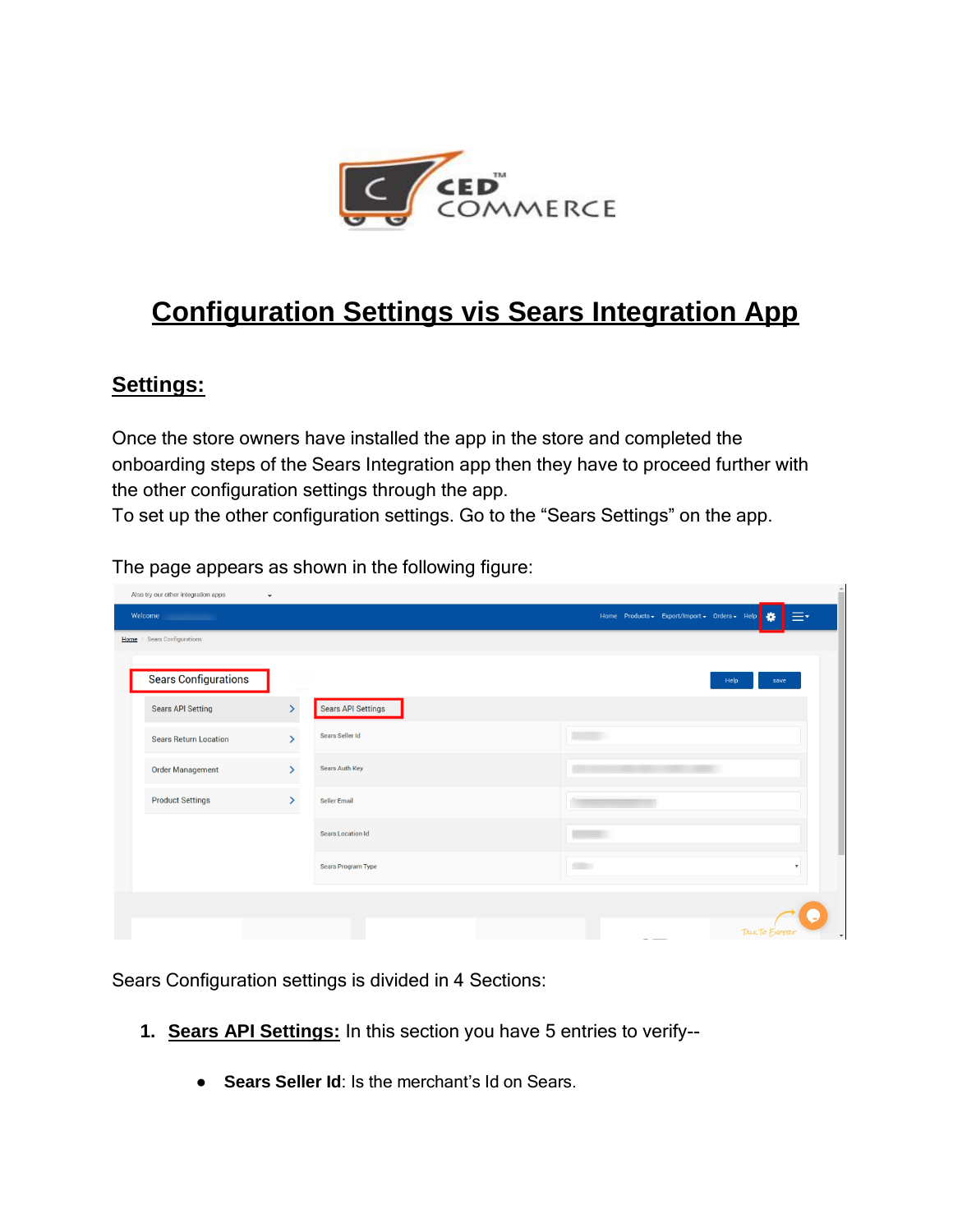- **Sears Auth Key:** This Key is provided by the Sears team while approving you and giving a Seller account. (check in Sears Seller panel)
- **Seller Email:** Your email address.
- **Sears Location Id:** Location of your warehouse.
- **Sears Program Type:** It's the Fulfillment program type.
- **2. Sears Return Location:** This is the location where if in case the product is not delivered so the return location of the warehouse is written in this section.

| Also try our other integration apps<br>$\check{~}$ |               |                              |                                                          |
|----------------------------------------------------|---------------|------------------------------|----------------------------------------------------------|
| Welcome                                            |               |                              | ≡∗<br>Home Products - Export/Import - Orders - Help<br>舂 |
| Home / Sears Configurations                        |               |                              |                                                          |
| <b>Sears Configurations</b>                        |               |                              | Help<br>save                                             |
| <b>Sears API Setting</b>                           | $\rightarrow$ | <b>Sears Return Location</b> |                                                          |
| <b>Sears Return Location</b>                       | Š             | <b>First Address</b>         | <b>Commercial</b>                                        |
| <b>Order Management</b>                            | $\mathcal{P}$ | <b>Second Address</b>        |                                                          |
| <b>Product Settings</b>                            | $\mathcal{P}$ | City                         |                                                          |
|                                                    |               | State                        |                                                          |
|                                                    |               | Zip Code                     | <b>COLLECT</b>                                           |
|                                                    |               |                              |                                                          |
|                                                    |               |                              | <b>TALK TO EXPERT</b><br>$\overline{\phantom{a}}$        |

**3. Order Management:** This setting is all about to get your response whether you want to manage the order from our app or not. Because if you don't want to manage it from the app then in that case you can select **"NO"** from the dropbox otherwise by default it is set to **"yes"**.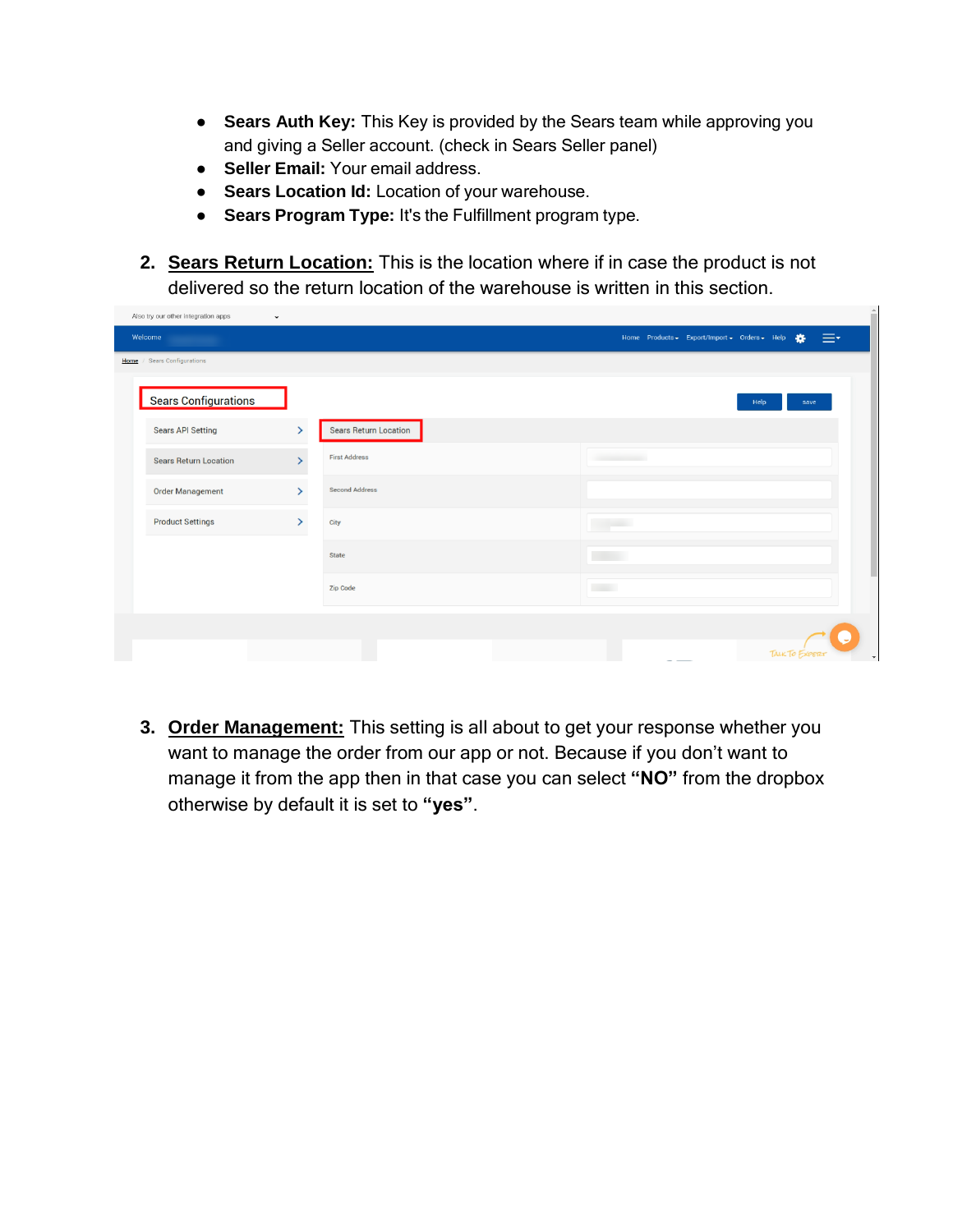| Also try our other integration apps Walmart v |                              |                         |                                                               |                   |     |                                               |      |                        |  |
|-----------------------------------------------|------------------------------|-------------------------|---------------------------------------------------------------|-------------------|-----|-----------------------------------------------|------|------------------------|--|
| Welcome                                       |                              |                         |                                                               |                   |     | Home Products - Export/Import - Orders - Help |      | ≡∹<br>巻                |  |
| Home / Sears Configurations                   |                              |                         |                                                               |                   |     |                                               |      |                        |  |
| <b>Sears Configurations</b>                   |                              |                         |                                                               |                   |     |                                               | Help | save                   |  |
| <b>Sears API Setting</b>                      | $\left\langle \right\rangle$ | <b>Order Management</b> |                                                               |                   |     |                                               |      |                        |  |
| <b>Sears Return Location</b>                  | $\mathcal{P}$                | Order Sync              | Set 'No' if you don't want to sync order(s) in shopify store. |                   | Yes |                                               |      |                        |  |
| <b>Order Management</b>                       |                              |                         |                                                               |                   |     |                                               |      |                        |  |
| <b>Product Settings</b>                       |                              |                         |                                                               |                   |     |                                               |      |                        |  |
|                                               |                              |                         |                                                               |                   |     |                                               |      |                        |  |
|                                               | Submit issue via<br>ticket   |                         | ⊉                                                             | Send us an E-mail |     |                                               |      | Connect via skype      |  |
|                                               |                              |                         |                                                               |                   |     |                                               |      | <b>TALK TO EXPERIT</b> |  |

- **4. Product Settings:** This has all the settings related to your products. It comprises 4 settings--
	- **Product sync:** In this you have to check all the fields for which you want the automatic syncing should be done from the app. You can also check **"Select All"** in order to apply automatic syncing for all the attributes. If in case you don't want this syncing to be done at all for any attribute, you can "Disable" it from the dropdown.
	- **● Product Custom Pricing:** If in case you want to reduce or increase the price of all your products present in the catalog, from the app and don't want any changes in price from the Shopify, then you can use this option accordingly.